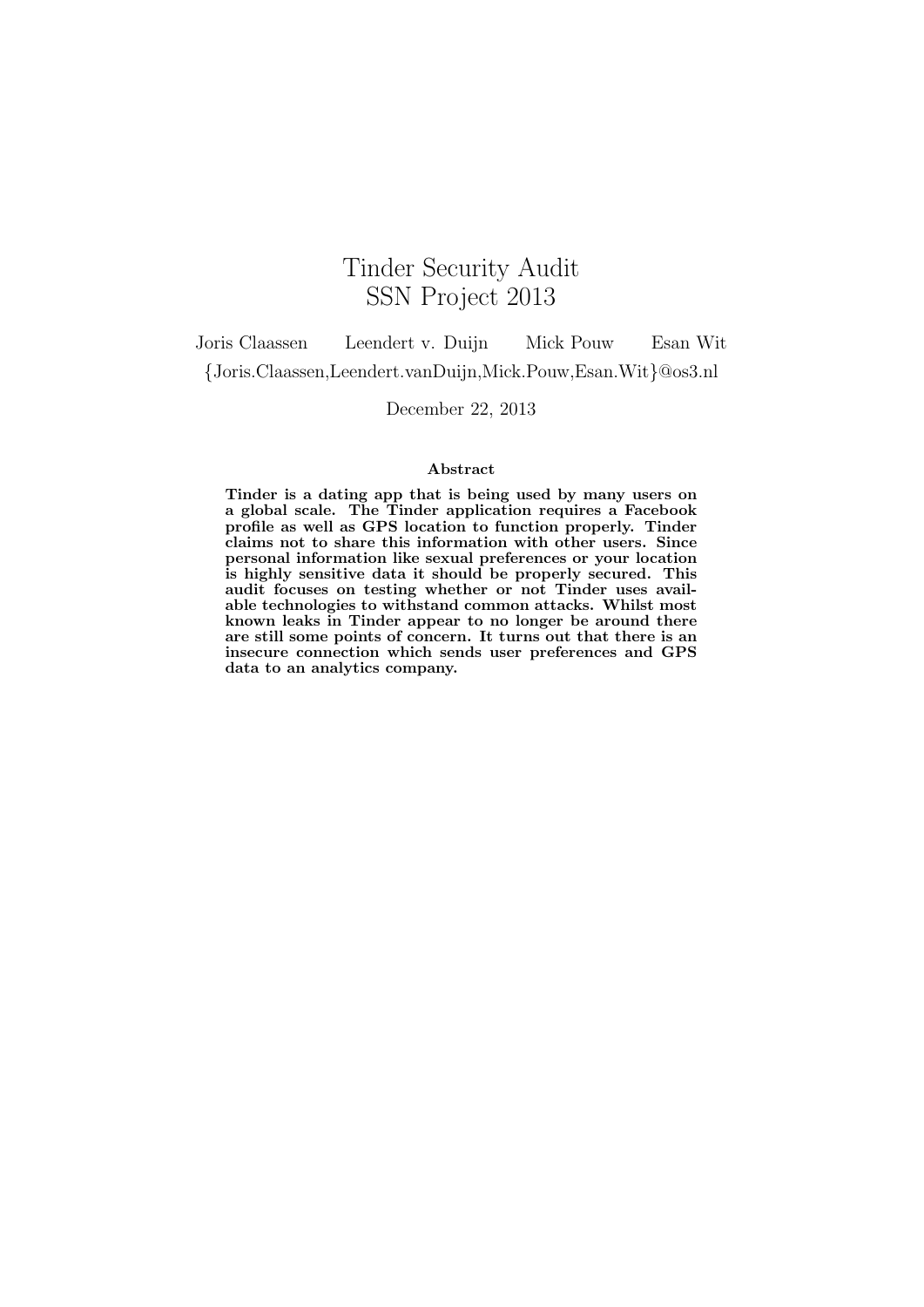# Contents

| 1              | Introduction                                                                                                                                                                                                                                                                                                                                                                                                                                                                                                                                                         | $\bf{2}$                                                                                                                               |
|----------------|----------------------------------------------------------------------------------------------------------------------------------------------------------------------------------------------------------------------------------------------------------------------------------------------------------------------------------------------------------------------------------------------------------------------------------------------------------------------------------------------------------------------------------------------------------------------|----------------------------------------------------------------------------------------------------------------------------------------|
| $\overline{2}$ | <b>Related Work</b>                                                                                                                                                                                                                                                                                                                                                                                                                                                                                                                                                  | 3                                                                                                                                      |
| 3              | <b>Materials and Methods</b><br>3.1<br>Static analysis<br>3.2<br>3.2.1<br>3.2.2<br>3.3                                                                                                                                                                                                                                                                                                                                                                                                                                                                               | 4<br>$\overline{4}$<br>$\overline{4}$<br>$\overline{4}$<br>$\bf 5$<br>5                                                                |
| 4              | Analysis<br>4.1<br>4.1.1<br>4.1.2<br>4.1.3<br>Local storage $\ldots \ldots \ldots \ldots \ldots \ldots \ldots$<br>4.2<br>4.2.1<br>Secured traffic<br>4.2.2<br>4.2.3<br>Targeting authentication<br>4.2.4<br>Replay attacks $\dots \dots \dots \dots \dots \dots \dots \dots$<br>4.2.5<br>Data retrieval $\ldots \ldots \ldots \ldots \ldots \ldots \ldots \ldots$<br>4.3<br>Legal analysis $\ldots \ldots \ldots \ldots \ldots \ldots \ldots \ldots \ldots$<br>4.3.1<br>Dutch law $\ldots \ldots \ldots \ldots \ldots \ldots \ldots \ldots \ldots$<br>4.3.2<br>4.3.3 | $\boldsymbol{6}$<br>6<br>6<br>$\,6$<br>$\overline{7}$<br>$\overline{7}$<br>$\overline{7}$<br>8<br>9<br>9<br>10<br>11<br>11<br>11<br>12 |
|                | Conclusion                                                                                                                                                                                                                                                                                                                                                                                                                                                                                                                                                           | 13                                                                                                                                     |
| 5              |                                                                                                                                                                                                                                                                                                                                                                                                                                                                                                                                                                      |                                                                                                                                        |
|                | References                                                                                                                                                                                                                                                                                                                                                                                                                                                                                                                                                           | 14                                                                                                                                     |
|                | A Scripts<br>A.2                                                                                                                                                                                                                                                                                                                                                                                                                                                                                                                                                     | 15<br>15<br>15                                                                                                                         |
| B.             | <b>Traces</b><br>Replay, chat message to friend $\ldots \ldots \ldots \ldots \ldots$<br>B.1<br>Replay, chat message to stranger $\dots \dots \dots \dots \dots$<br>B.2                                                                                                                                                                                                                                                                                                                                                                                               | 15<br>15<br>16                                                                                                                         |
| $\mathbf C$    | Contributions                                                                                                                                                                                                                                                                                                                                                                                                                                                                                                                                                        | 18                                                                                                                                     |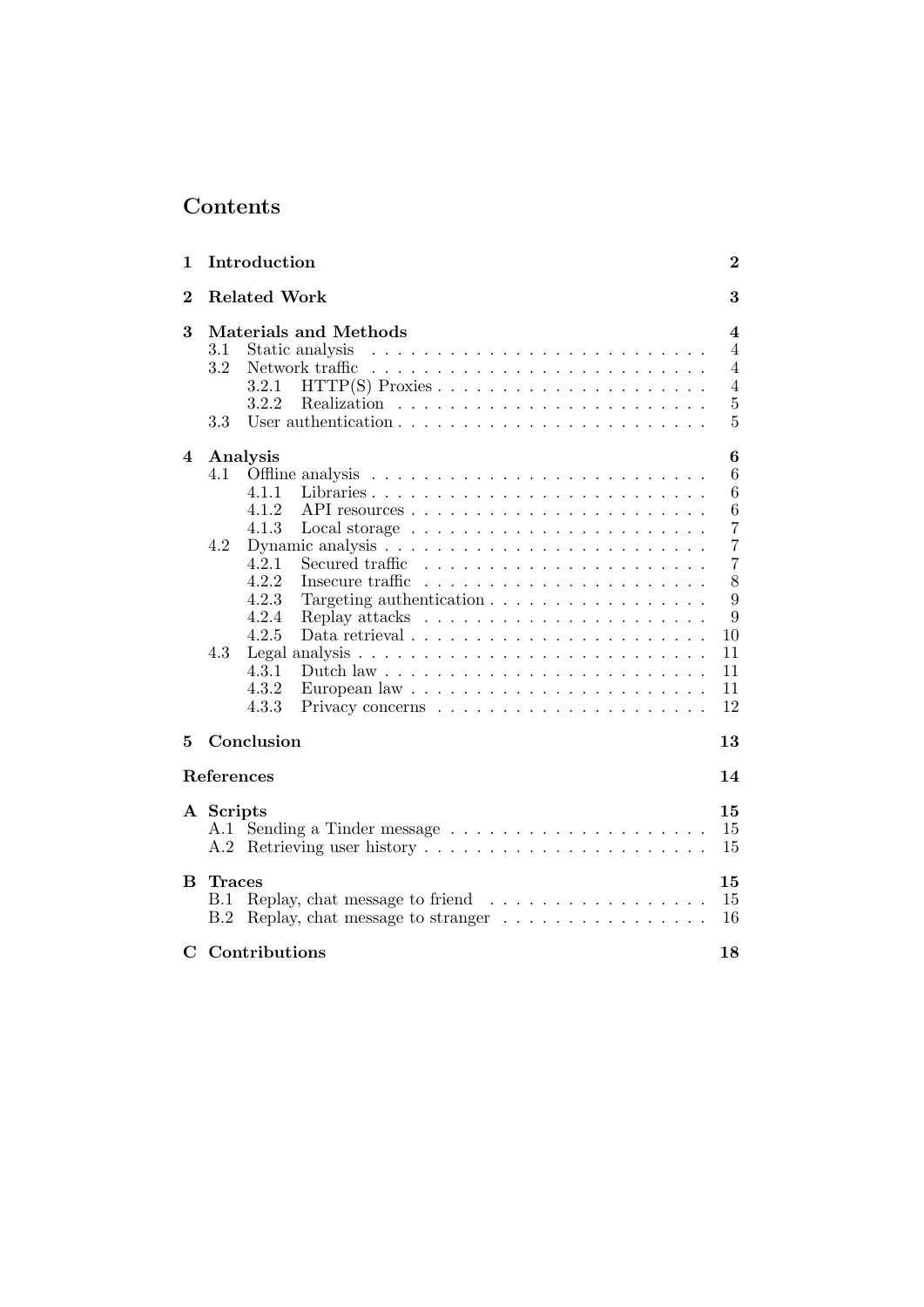# <span id="page-2-0"></span>1 Introduction

Dating apps are common place in society. Many dating apps include the option to contact matched users and send text messages or images. Due to the amount of personal information potentially involved in the matchmaking process this a prime target for identity theft. If an app or service deals with personal information, it has to ensure the security of this private information. Since the Tinder application has a lot of users, it would be interesting to check this security.

The user has to supply some information before using the app. This includes a Facebook profile API credentials and eventually even GPS information. The information that can be collected from the Facebook profile could be valuable for eavesdroppers or third parties. Information like GPS, the actual location of the end user.

In this paper we will look in to the risks of using Tinder, what information is sent where and how securely this information is transported over the internet. We also look into whether information is stored at a third party or even Tinder itself.

We will first discuss the materials and methods we used to research the Tinder application. We will then discuss the analysis we did on the Tinder application eg. the offline and online analysis. We will discuss certain attacks and possible weaknesses of the Tinder implementation. We will then draw a conclusion based on our results. We divided the research questions into several sub questions. These will be handled in the analysis. The sub questions we are going to answer are:

- Does Tinder implement HTTPS during communication?
- Does Tinder send privacy sensitive data to systems outside of Tinders control (e.g. client devices)?
- Is the undocumented, proprietary Tinder API prone to leaking data?
- Is it possible to eavesdrop on conversations between users?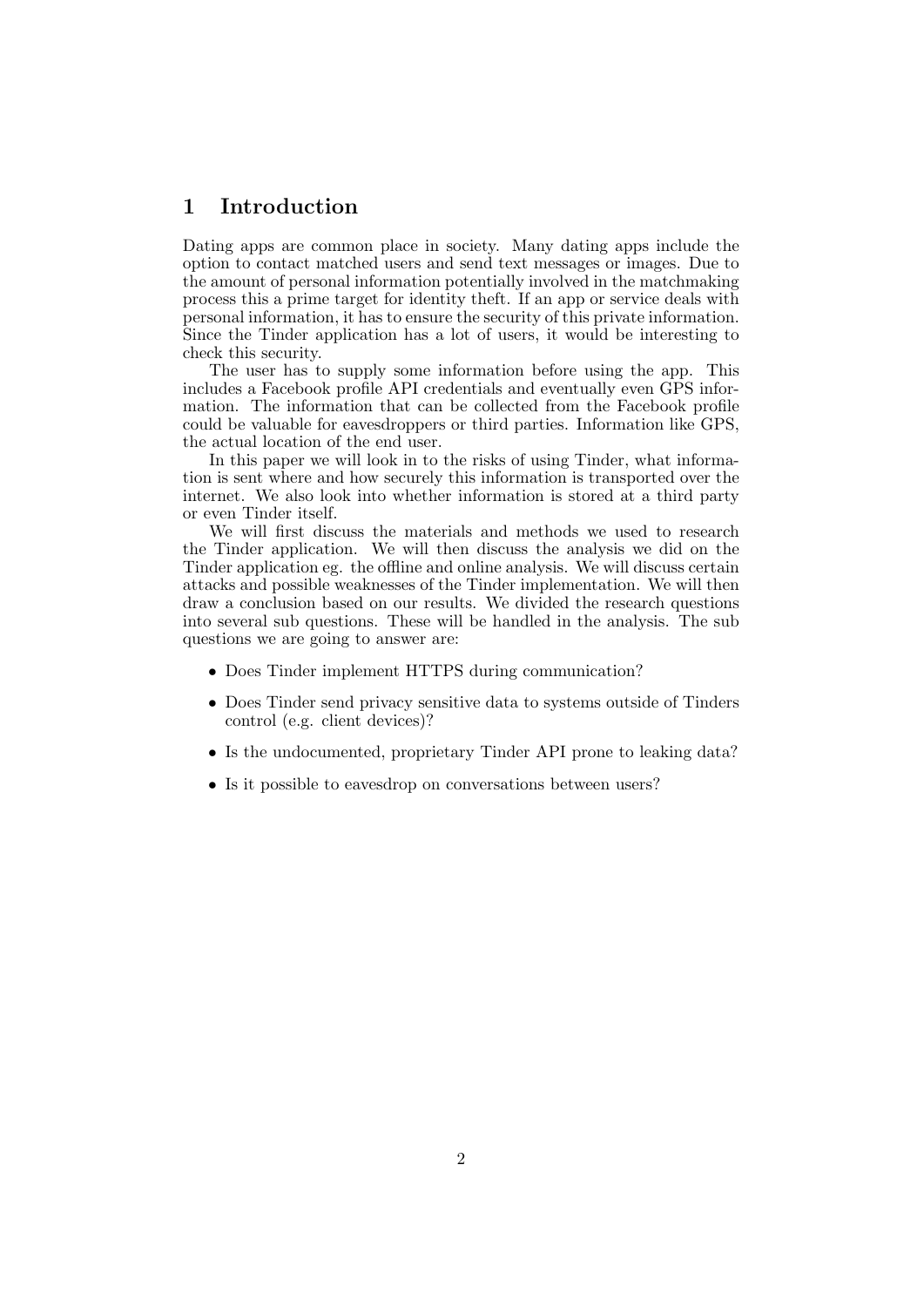# <span id="page-3-0"></span>2 Related Work

We found some interesting articles and papers online, which inspired us to do this research.

This research is loosely based on similar research into the Grindr application[\[1\]](#page-14-0). The researchers examined the security of the Grindr dating app and found a serious error in the implementation of Grindr. The Tinder app is not based on the Grindr application.

The first article on Tinder we found was an article on Quartz[\[2\]](#page-14-1), describing a possible leak of data Tinder used to have. Tinder claimed these data leaks ".. happen[s] as you're developing products", and was going to be patched the same day. The issue was fixed only a week later. This leads us to believe the data privacy of Tinder users is not one of their top priorities.

Recently security researcher Shaked Klein Orbach did an audit of the security in the Tinder iOS app[\[3\]](#page-14-2). His findings included the coupling of Tinder Photos and Facebook ID's, due to excess data sent by Tinder. The Tinder iOS app has a matching mechanism, which allows two users to "match" each other. Orbach used the earlier found Facebook ID's to match people to other people who where not friends, thus bypassing the matching mechanism.

Our research will look into the practical security of the Tinder Android app. This will include, for example, the implementation of SSL, the possibilities of man in the middle attacks, eavesdropping on chat messages, identity spoofing or setting up fake matches. When gathering the results of these tests, we can get insight in the security of the Tinder implementation.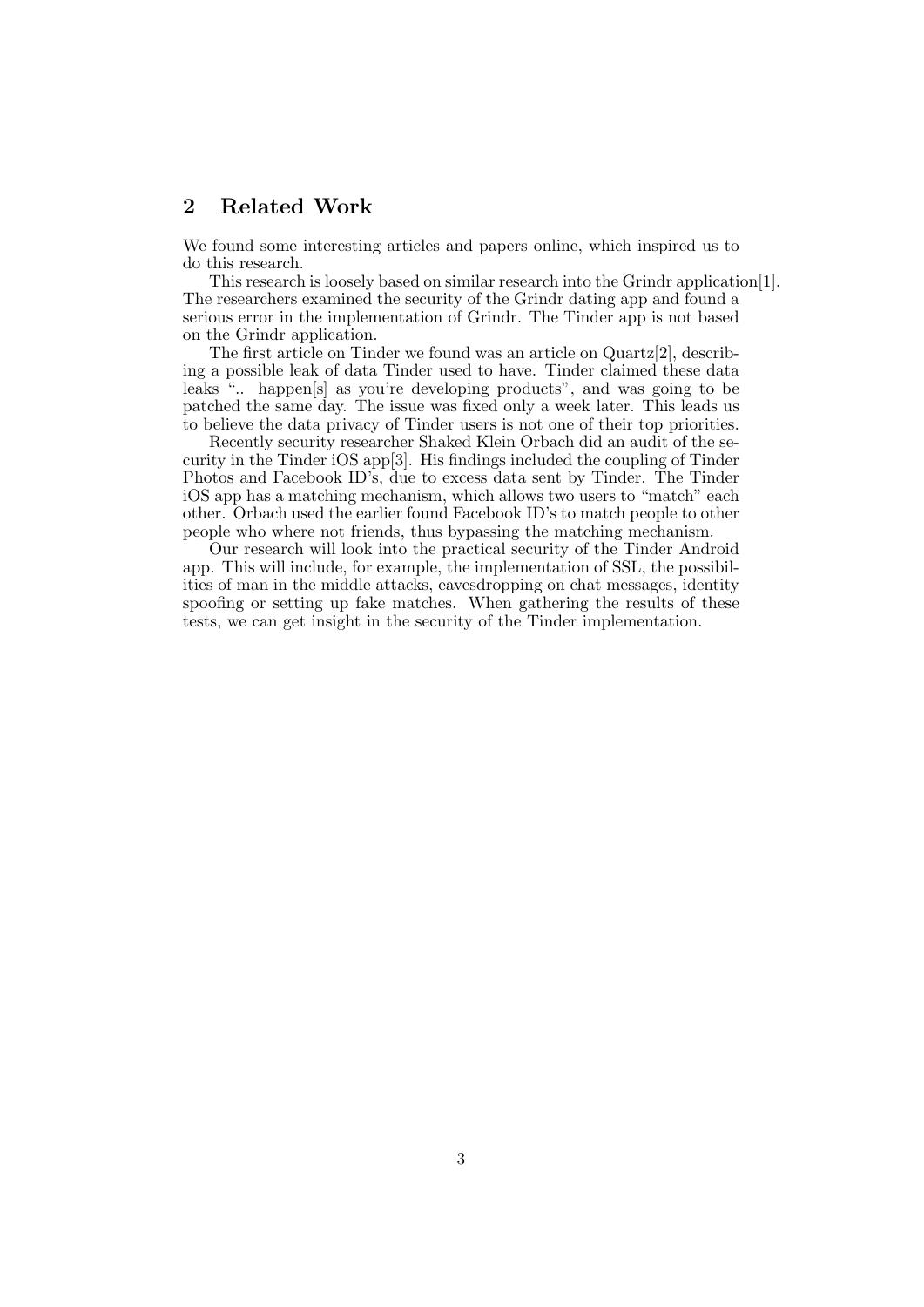# <span id="page-4-0"></span>3 Materials and Methods

Our research focuses on several particular attack vectors against the platform. We will analyze several aspects of the application. User authentication, authentication of API server(s), possible user-base enumeration, and leaking of information via side channels. We will investigate this by using a combination of static offline analysis of the program code and analysis of live network traffic.

## <span id="page-4-1"></span>3.1 Static analysis

The static analysis of the Tinder application was by decompiling the source files from a retrieved APK file using APK to Java<sup>[1](#page-4-4)</sup>. This APK file has been retrieved from a rooted android device. The decompiler used was the freely available jd-gui[\[4\]](#page-14-3).

The purpose of the static analysis is to extract some information on how Tinder is implemented. We focus on which libraries are used, how communication is handled and if there are any obvious flaws in the implementation. We will also attempt to extract the structure of their API for later use.

# <span id="page-4-2"></span>3.2 Network traffic

The network traffic was analyzed by using a Man in the Middle(MitM) attack. To do this we setup an access-point using a laptop and airbase-ng<sup>[2](#page-4-5)</sup>. The access point would then forward all requests via iptables to our proxy.

#### <span id="page-4-3"></span>3.2.1 HTTP(S) Proxies

To complete our MitM setup we needed to proxy HTTP(S) requests and fake certificates for the various requested web resources. Because we wanted to analyze all requests we chose to set our proxy in transparent setup as opposed to defining the proxy in the WiFi settings. Reason for this is that applications on Android don't use the proxy as configured in the WiFi settings. As such we required a proxy which could generate SSL certificates for the various end-points requested by the application.

First we used the Burp suite[\[5\]](#page-14-4). This program sat as a proxy between client and server but allowed the user to change the data in the middle. This would allow us to change request and response data without having to create a placeholder server. However it turned out that Burp did not have the option to run completely transparent and serve proper SSL certificates.

After this we had a brief look into using MitM  $\overline{\text{prox}}$ , as this was previously used for exactly this purpose in another analysis[\[1\]](#page-14-0). However we didn't manage to configure it to run transparently with our setup.

Finally we settled on an implementation using  $SSLsplit<sup>4</sup>$  $SSLsplit<sup>4</sup>$  $SSLsplit<sup>4</sup>$ . This allowed us to use our own certificate 'authority' to generate proper SSL certificates for any endpoint connected to during our tests. By importing this authority we

<span id="page-4-4"></span> $^{1}$ <http://forum.xda-developers.com/showthread.php?t=1910873>

<span id="page-4-5"></span> $^{2}$ <http://www.aircrack-ng.org/doku.php?id=airbase-ng>

<span id="page-4-6"></span><sup>3</sup> <http://mitmproxy.org>

<span id="page-4-7"></span><sup>4</sup> <http://www.roe.ch/SSLsplit>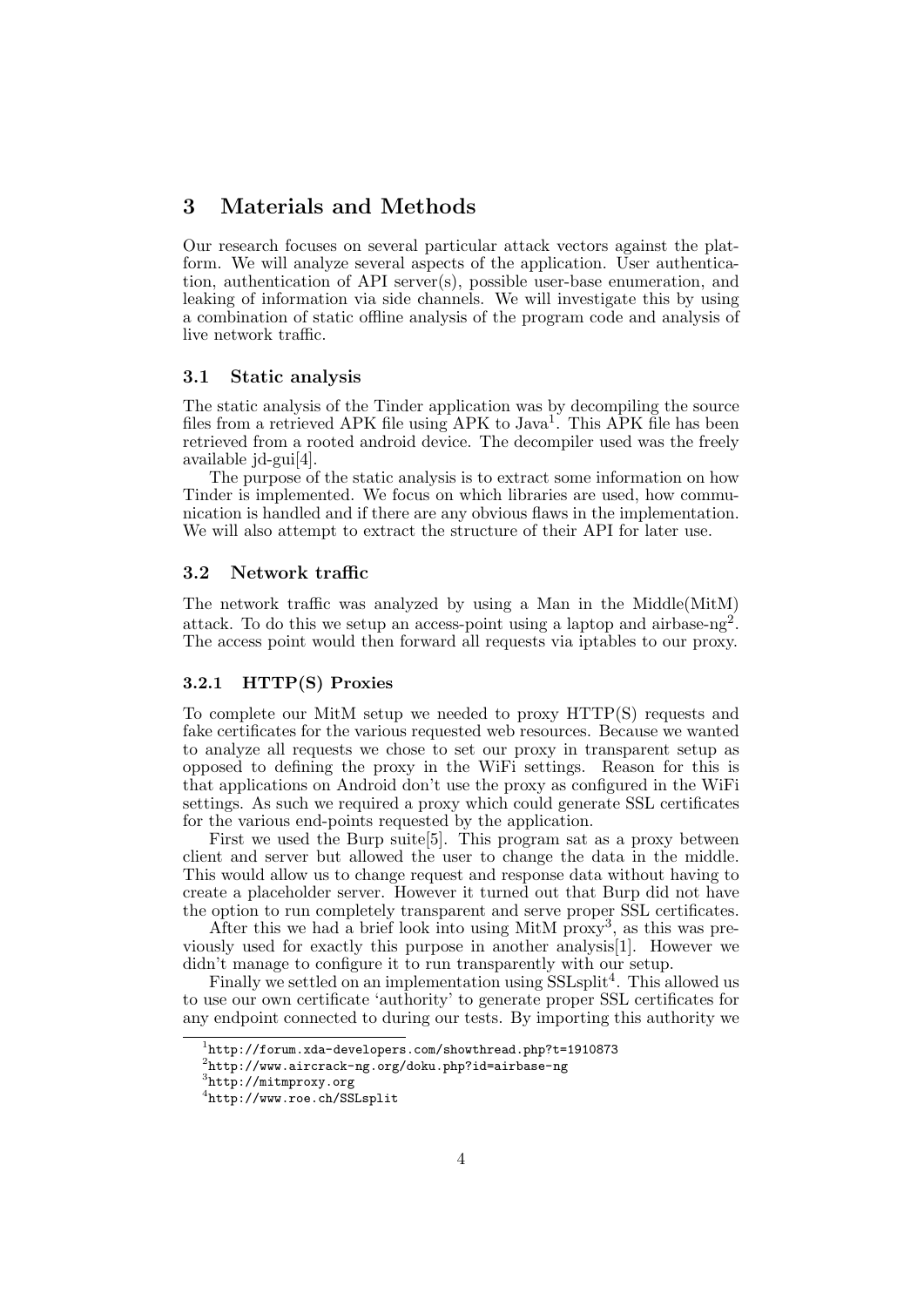

Figure 1: Network layout

where able to run the Tinder application while logging all traffic to plaintext files for later inspection. However for a casual attacker this would be highly impractical as we had to manually install the certificate authority and accept severe warnings to get it to work.

It should be noted that the app refused to function when serving HTTPS resources with invalid certificates. This included certificates which were signed but for a invalid domain, unsigned for another domain, or unsigned for the correct domain were all rejected by the application.

## <span id="page-5-0"></span>3.2.2 Realization

### <span id="page-5-1"></span>3.3 User authentication

Tinder requires its users to register and log in using Facebook. Facebook log in uses a token which, once generated, can be used by any interested party. As such it might be possible to log a user in with a third party Facebook token. To check this we will attempt a log in request to the API of Tinder and replace their Facebook token with one of our own. If Tinder does not verify whether or not the supplied token is created using their own Facebook app this will allow any Facebook app owner to attempt to log in to Tinder for a user.

If it is possible to log in to the Tinder API using a random access token from another application this may enable third parties to profile users of Tinder or manipulate existing contacts, current recommendations, and chat conversations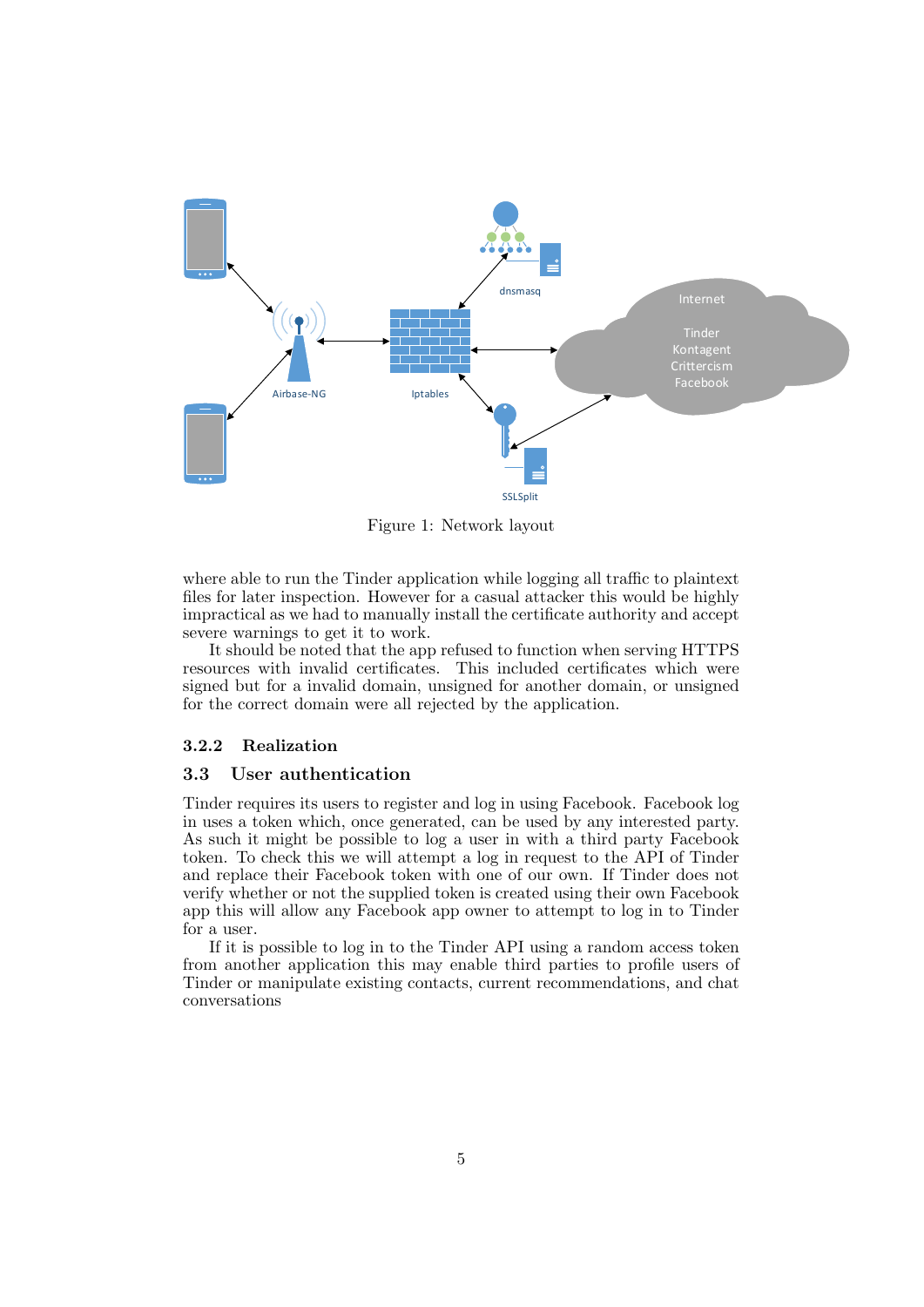# <span id="page-6-0"></span>4 Analysis

# <span id="page-6-1"></span>4.1 Offline analysis

Decompilation of the Tinder APK file provided some clear insights for further research. It provided us with a list of libraries used by Tinder, API endpoints, and some clarification on the authentication scheme used.

## <span id="page-6-2"></span>4.1.1 Libraries

Tinder uses several libraries which appear to have code enabling network connectivity. These libraries may provide a channel from which information may be obtained. The libraries found are:

Apphance<sup>[5](#page-6-4)</sup> Usage analysis and user feedback syndication.

Crittercism<sup>[6](#page-6-5)</sup> Analytics and trend development.

Facebook<sup>[7](#page-6-6)</sup> User authentication.

Kontagent[8](#page-6-7) Analytics and trend development.

Volley[9](#page-6-8) Android networking library.

Apphance, Crittercism and Kontagent are all products related to app usage analysis. Apphance seems to be dedicated to analysis of app crashes. Since the app did not crash during testing we have not intercepted any request of Apphance. Crittercism and Kontagent are used for usage analytics. Crittercism seems to be focused on application usage and device statistics whilst Kontagent seems focused on user details and interactions.

Facebook is used for user registration and log in. The app retrieves an authorized token from the library which is used to log in with the Tinder backend.

The Volley library is a library provided by Google to make it easier for app developers to use HTTP requests effectively. The native Tinder API usage is build upon this library. As such we don't expect many developer bugs or faults which would enable us to retrieve data.

#### <span id="page-6-3"></span>4.1.2 API resources

Due to incomplete obfuscation of the  $APK<sup>10</sup>$  $APK<sup>10</sup>$  $APK<sup>10</sup>$  file certain resources could easily be identified. The base URL of the Tinder API was also revealed to be 'https://api.gotinder.com'.

URL\_MEDIA\_BASE = "/media"; URL\_MEDIA = "https://content.gotinder.com" + URL\_MEDIA\_BASE;  $URL_USER_BASE = URL_BASE + "/user/";$ 

<span id="page-6-4"></span> $^{5}$ <http://www.utest.com/apphance>

<span id="page-6-5"></span><sup>6</sup> <https://www.crittercism.com/>

<span id="page-6-6"></span><sup>7</sup> <https://developers.facebook.com/docs/android/>

<span id="page-6-7"></span><sup>8</sup> <http://www.kontagent.com/>

<span id="page-6-9"></span><span id="page-6-8"></span> $^{9}$ <https://android.googlesource.com/platform/frameworks/volley>

<sup>&</sup>lt;sup>10</sup>It should be noted that after the Tinder 2.0 update for Android this file was properly obfuscated.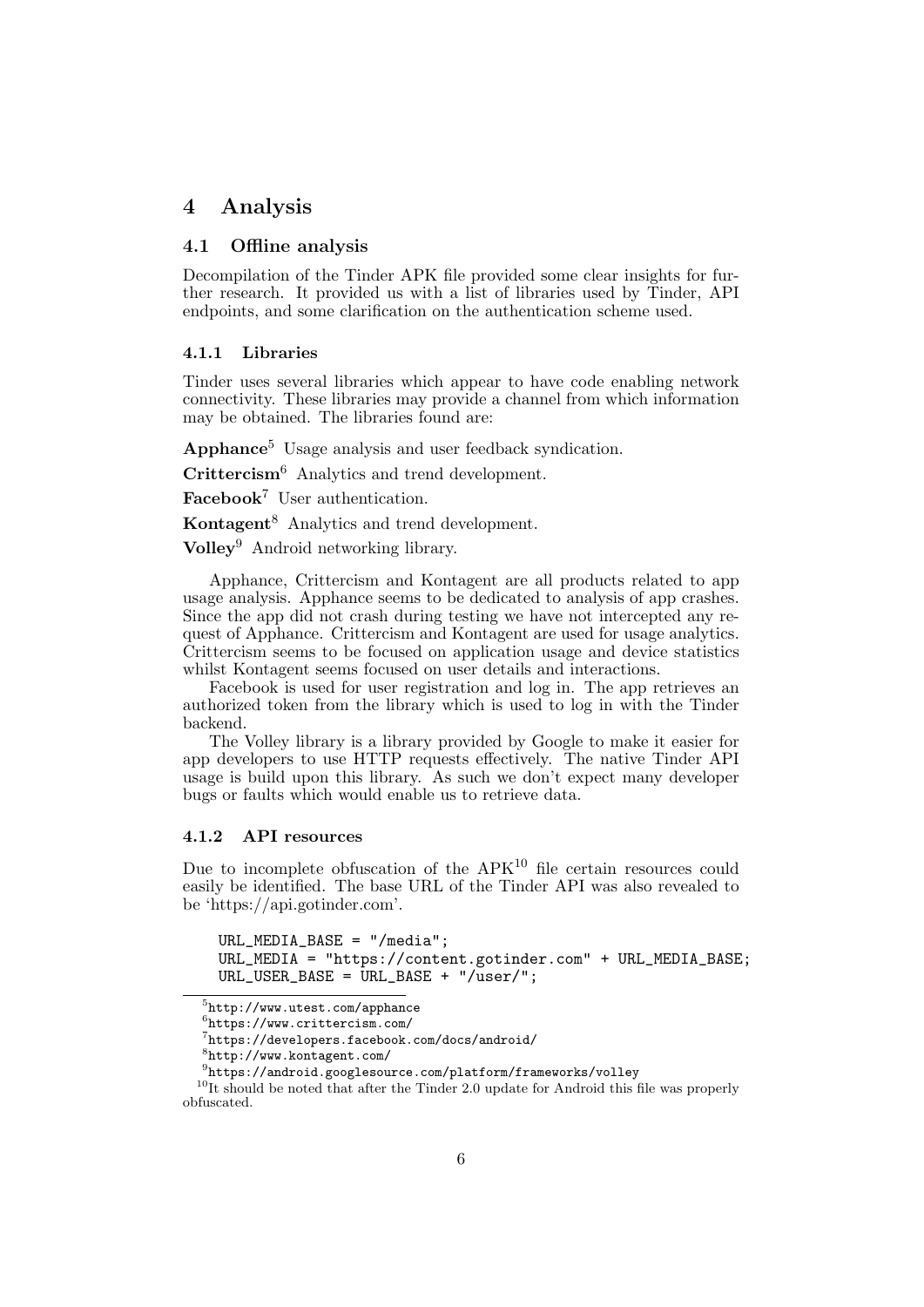```
URL_AUTH = URL_BASE + "/auth";URL_MATCHES = URL_USER_BASE + "matches/";
URL_PING = URL_USER_BASE + "ping";
URL_PROFILE = URL_USER_BASE + "profile";
URL_RECS = URL_USER_BASE + "recs";
URL_UPDATES = URL_BASE + "/updates";
URL_REGISTER_PUSH = URL_BASE + "/device/android";
URL LIKE ADJUNCT = ''/like":
URL_PASS_ADJUNCT = "/pass";
URL_DESTINATIONS_LIST = URL_BASE + "/destinations";
URL DESTINATION = URL BASE + "/destinations/";
URL_REPORT = URL_BASE + "/report/";
```
We also found that the API is adding an X-Auth-Token header to each request with a token retrieved from the /auth endpoint.

### <span id="page-7-0"></span>4.1.3 Local storage

Analyzing files left behind by the app on the system opened up some new locations where data could be leaked. Most noteworthy is the 'tinder.db' file which is an unencrypted SQLite3 database. This database houses information on past and future gradings as well as a complete chat history. Since this files is protected by Android to only be accessible by the app itself this is generally okay. However on rooted devices or with the possibility of a new exploit encryption might be preferable over the performance loss.

# <span id="page-7-1"></span>4.2 Dynamic analysis

After having concluded our offline analysis we started our online analysis, using our test setup as described in section [3.2.1.](#page-4-3) During this process we had two test users run the app on several occasions, both instructions to generate a representative stream of requests for a complete analysis of application behavior and possible weaknesses. We inspected the logs collected to investigate where certain data was sent, whether it was secured in transit, and whether there were other feature worth investigating.

#### <span id="page-7-2"></span>4.2.1 Secured traffic

We inspected the hosts the device running the application connected to, after eliminating traffic from non Tinder related hosts we were left with the following hosts using HTTPS:

| Number of requests                      | Hostname                          |
|-----------------------------------------|-----------------------------------|
| 66                                      | api.crittercism.com               |
| 3635<br>$\sim$<br>$\tilde{\phantom{a}}$ | api.gotinder.com<br>$\sim$ $\sim$ |

Seeing encrypted traffic to Crittercism, a company which is summarized on their website [\[6\]](#page-14-5):

We collect everything We group it so it's easy to see and prioritize for impact analysis We enable the identification of key trends that are happening with your app in real-time

This prompted us to make an inventory of what data they received, during our test this included the following: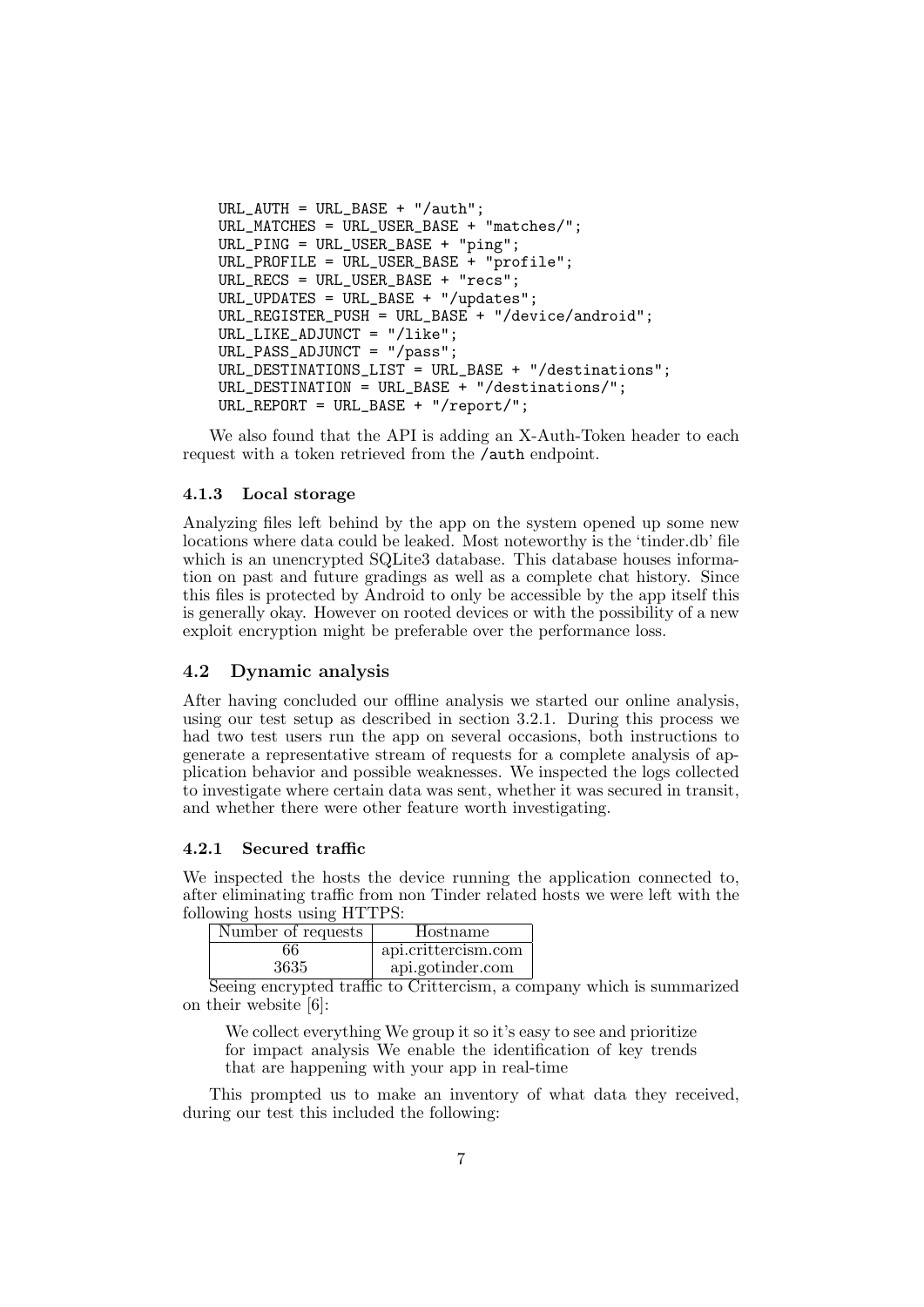- Hashed device id, equivalent to the UUID on the device making the request.
- App id, an identifier which is the same for our two inspected accounts.
- Device name, Platform name
- Library version, the Crittercism code version.
- Meta-data with Username, UID(Tinder user ID) and Name

This information will most likely be stored indefinitely and used for legitimate purposed as advertised and permitted by the terms, conditions and privacy statements of Tinder.

The API endpoint api.gotinder.com is only available of a secure HTTPS connection and the application refused to connect using anything but a properly signed certificate from a trusted CA (see section [3.2.1\)](#page-4-3).

With this we can conclude an answer to Does Tinder correctly implement HTTPS during communication?, namely that the Tinder API uses HTTPS to secure traffic to their service. Although we were able to circumvent this (see section [3.2.1\)](#page-4-3) we had to install a custom root certificate authority on our client devices, which required full administrative control of the devices. Should this be a concern for Tinder they could consider certificate pinning [\[7\]](#page-14-6).

#### <span id="page-8-0"></span>4.2.2 Insecure traffic

We also we saw a large number of requests going to non-HTTPS endpoints, closer inspection revealed the following endpoints to receive non encrypted requests:

| Number of requests | Hostname              |
|--------------------|-----------------------|
| 469                | images.gotinder.com   |
| 860                | api.geo.kontagent.net |

Of these the most interesting seems to be  $api$ .geo.kontagent.net, information we noticed being sent to this host:

- Age of the local user
- Gender of the local user
- User ID(Tinder ID) of the local user
- Location, in 7 decimals precision
- User number
- Selected sexual interest
- User ID(Tinder ID) of the 'matched' user
- Target user ID(Tinder ID) of another action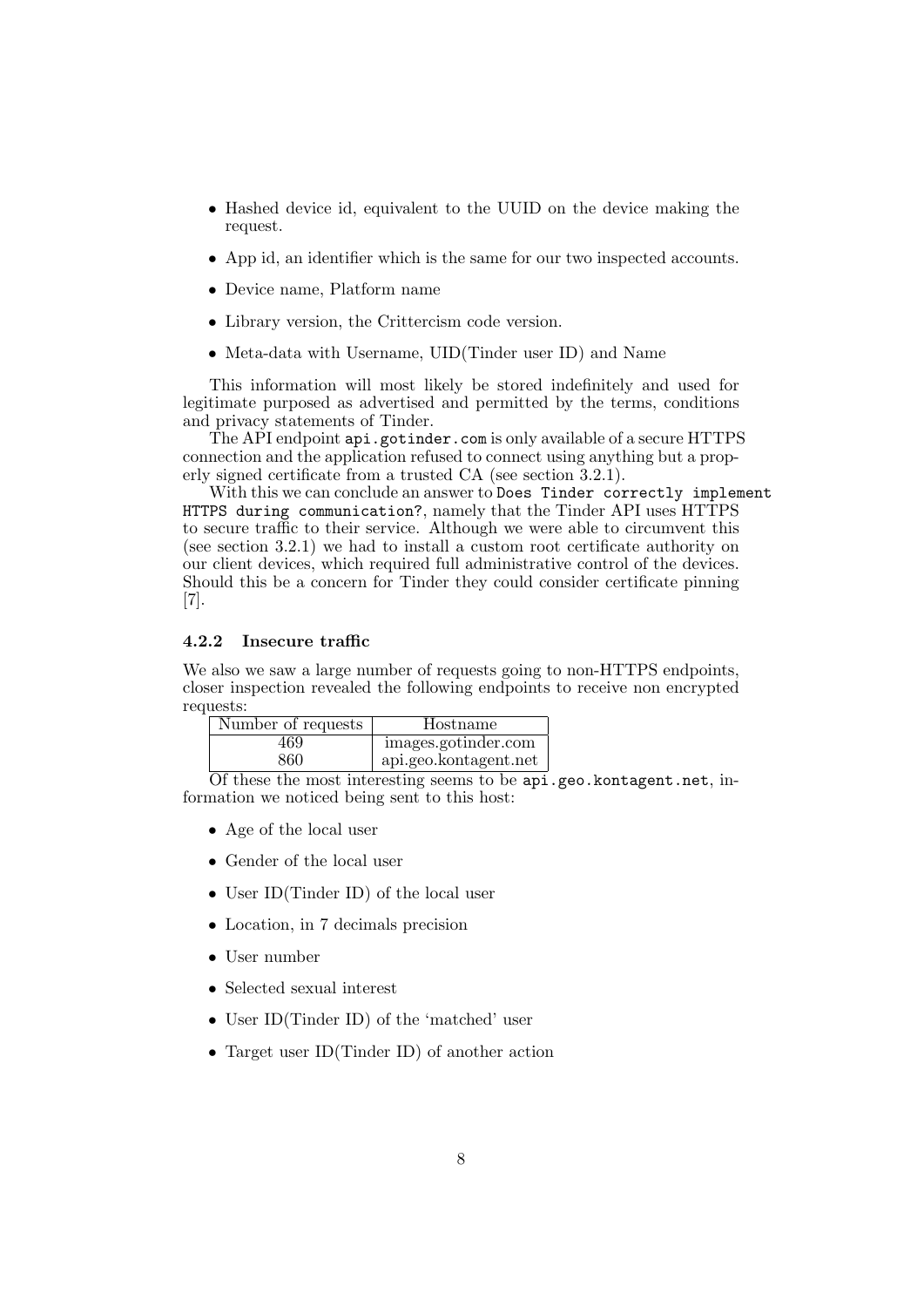<span id="page-9-2"></span>

Figure 2: Data flow

A user of Tinder will should be aware that most of this information is transmitted, the privacy statement made by Tinder specifies that this data can/will be shared with service providers, Kontagent seems to be one of these parties specializing in data mining, analytics services and visualization.

What users might not realize is the insecure channel used for this, enabling a motivated third party to passively inspect and log it.

This answers Does Tinder send privacy sensitive data to systems outside of Tinder's control? as they do send sensitive data (as illustrated in figure [2\)](#page-9-2) over an unsecured channel, one which they cannot control access to. However most data being sent to Tinder's partners is communicated over encrypted channels, and all to reputable companies.

We could not gather much information about other users which the application did not already show.

# <span id="page-9-0"></span>4.2.3 Targeting authentication

After getting a feeling for the structure and general requirements for an API call we started to look into a more active approach. One of the first attacks tried on the Tinder API was to check if we could exchange a third party Facebook token for a Tinder session token.

We send a fully authorized token, created from the Facebook Graph API  $Explorer<sup>11</sup>$  $Explorer<sup>11</sup>$  $Explorer<sup>11</sup>$ . However it appears that Tinder is validating the origin of the supplied token. As such we conclude a token created by the Tinder app is required for proper authentication with the Tinder backend.

## <span id="page-9-1"></span>4.2.4 Replay attacks

Inspecting our logged traffic we located some legitimate chat traffic in order to test whether we could automate the chat functionality. For this experiment we had three parties

• The user

<span id="page-9-3"></span> $^{11}\mathrm{https://developers.facebook.com/tools/explorer}$  $^{11}\mathrm{https://developers.facebook.com/tools/explorer}$  $^{11}\mathrm{https://developers.facebook.com/tools/explorer}$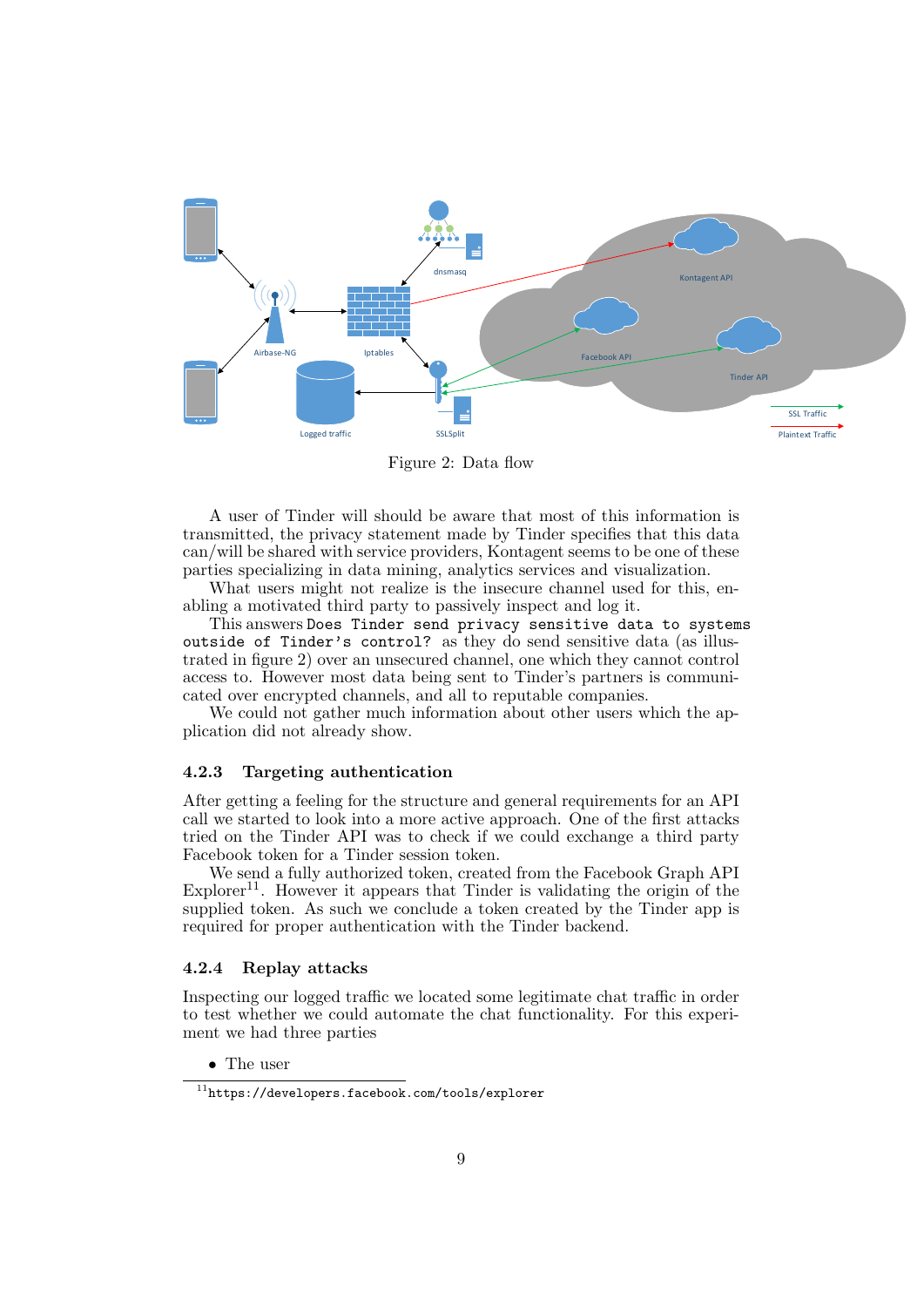- The chat partner
- The third party

With the user having sent a test message to the chat partner<sup>[12](#page-10-1)</sup> our third party took the network logs and crafted another request, this crafted request was then sent to the Tinder API server which accepted, processed and relayed it to the original chat partner. The conversation can be found in appendix [B.1.](#page-15-4) During this experiment we noticed that while our chat partner received the message, the user on whose behalf we sent it did not get any notification in their chat log. We suspect the latter to be due to the response to the actual message being sent containing the information the application would normally add to the chat log.

Execution of this attack requires the following resources:

- The template API request (see appendix [A.1\)](#page-15-1)
- The identifier of a match with the target user
- A (currently) valid authentication token for the sending user
- The application version identifier i.e. the user agent for the request
- A properly encoded JSON payload specifying a message

This attack shows that it is possible to write a simple chat bot, even if you would have to resort to someone manually creating matches with other users. There are strong indicators that spam bots are active on Tinder [\[8\]](#page-14-7), we suspect that automation like we demonstrated is used for these purposes.

From the initial replay we wondered how the system would respond to replacing the Match-ID with a User-ID, To test this we used two accounts who had never had contact and where in fact both Male, set to look for female matches. By tweaking the request to simply replace the match identifier with our test user's identifier we hoped to forcibly open a chat dialog on the targeted users phone, however the execution revealed that the Tinder API makes a distinction between a match and a user, simply refusing to send our message, as can be seen in appendix [B.2.](#page-16-0)

#### <span id="page-10-0"></span>4.2.5 Data retrieval

We discovered the application retrieve history from the server by making a call to api.gotinder.com, by adjusting the requested time period we obtained an entire history for our test accounts, on one of the accounts we got results covering the entire history of the account, more than a month of collected chats.

This call requires the following information to be executed:

- The template API request (see appendix [A.2\)](#page-15-2)
- A (currently) valid authentication token for the sending user
- A properly encoded JSON payload specifying a date

<span id="page-10-1"></span> $12$ who was told of our experiment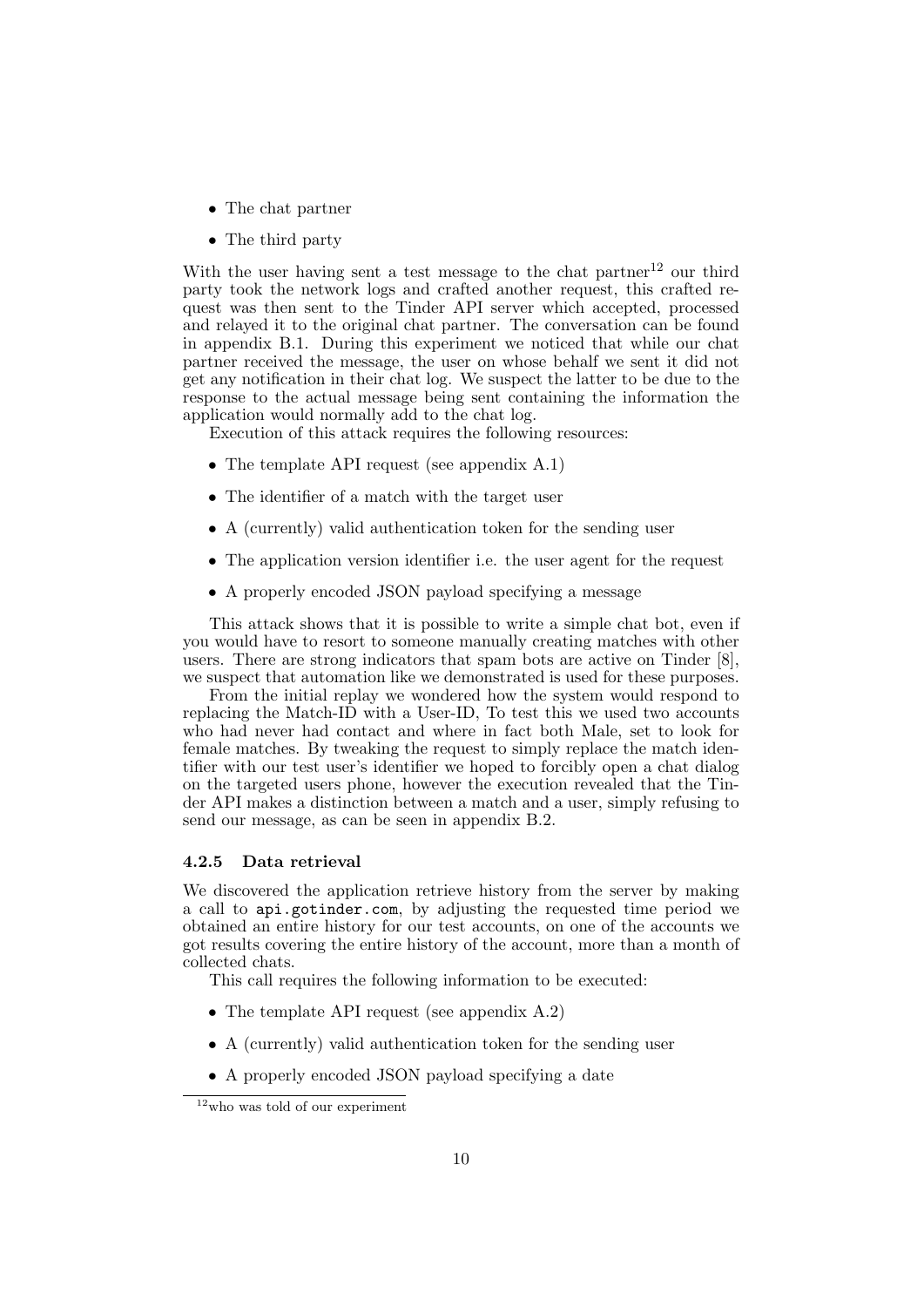It returned the following information:

- Chat history with timestamps
- User profiles related to the chat history
- The last time a chat partner was online, precise up to milliseconds
- A list of identifiers what we strongly suspect are Tinder matches rejected by the user

This answers Is the undocumented, proprietary Tinder API prone to leaking data? As we have seen that the API will divulge a users own history, though it is limited in that you require a valid authentication token for this user, at which point you are likely to have enough other methods to come by the same data. We have not found any effective ways to harvest data from unknown users.

Previously Tinder send out more than the required information to the application as shown by Chintan Parikh[\[2\]](#page-14-1), however currently no data is sent to the application other than that which is relevant to actions being performed by the user.

With this we can also conclude Is it possible to eavesdrop on conversations between users? Since encryption is properly implemented in communicating with the API endpoint there is no straightforward methods of eavesdropping on a users chats, the only methods we found require root access to the device (see section [4.1.3\)](#page-7-0), a stolen user token (see section [3.3\)](#page-5-1) for history retrieval, or fully transparent SSL decryption (see section [3.2.1\)](#page-4-3).

## <span id="page-11-0"></span>4.3 Legal analysis

Since Tinder is dealing with privacy sensitive information, we also need to check whether the information that is transferred, is transferred according to laws and regulations. You can look at these laws from different countries, but we decide to look into it for the Netherlands. This also implies to the European law.

#### <span id="page-11-1"></span>4.3.1 Dutch law

The Netherlands has a common law in order to help the protection of personal data. This law is called 'Wet bescherming persoonsgegevens'[\[9\]](#page-14-8). This law states that the user, which data is collected, must be asked for explicit permission. The application however asks for this permission, thus the gathering of the personal data is legit.

#### <span id="page-11-2"></span>4.3.2 European law

The European law is, however, more strict of securing the information in transit. This is described in the 95/46/EC[\[10\]](#page-14-9) regulation. It says that the developer of the application must take care of security measurements to ensure the safe transit of data. This data must be protected against:

• Accidental or unlawful destruction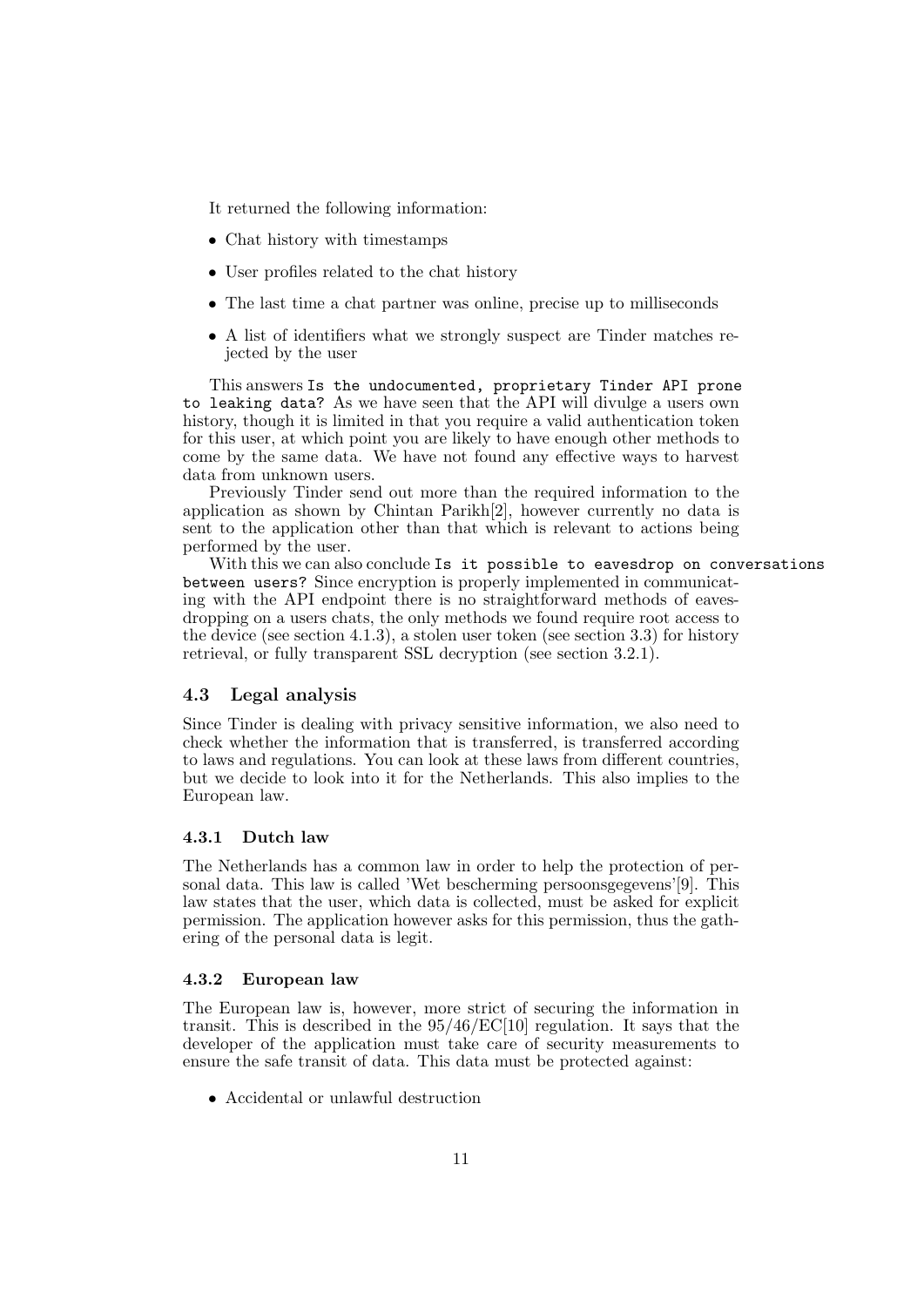- Loss of data
- Alteration of data
- Unauthorized disclosure or access
- Other forms of unlawful processing

The interesting part of these criteria is that the developer must also ensure that the data is not accessible. However the API that Tinder uses (Kontagent) does not make use of any encryption but merely uses a base64 encoding. This is not considered to be good encryption.

This tells us that Tinder is not implementing the application according to the European Regulations. There are no clear penalties against these kind of implementation flaws[\[11\]](#page-14-10), but it is highly recommended to fix these issues. The usage of a post implementation in combination with a SSL secured connection would already suffice to ensure the safe passing of this information and thus preventing unauthorized access from sniffing the HTTP network.

#### <span id="page-12-0"></span>4.3.3 Privacy concerns

Tinder sends highly private information over the network. The information that is transferred to Kontagent contains the GPS location, gender, age, sexual preference, user number and Tinder ID. This can be intercepted by an eavesdropper, since the traffic is not encrypted. The information retrieved by the eavesdropper can be used for different purposes.

Tinder says in it's privacy statement that it does not store this privacy sensitive information, but it sends this information to the Kontagent API. This is a third party. It is possible that Tinder lets this third party store the data as this is allowed according to the Tinder privacy statement. The user agrees with this when installing and using Tinder for the first time. Tinder says in it's privacy statement that it is allowed to collect the following data next to the data listed above:

- Technical details, device, browser, OS
- Preferences, timezone language,privacy settings, product preferences
- URL of last visited age, referrer.
- Clicked buttons, controls and ads
- Usage tracking, Online/Offline status

Data gathered by third party API's can be gathered during the use of Tinder. When the Tinder account is deleted, this information will remain stored on with the third parties. The stored information cannot be deleted. Third parties can sell or use this information for targeted add. All of this is according to Tinders privacy statement the user agreed upon.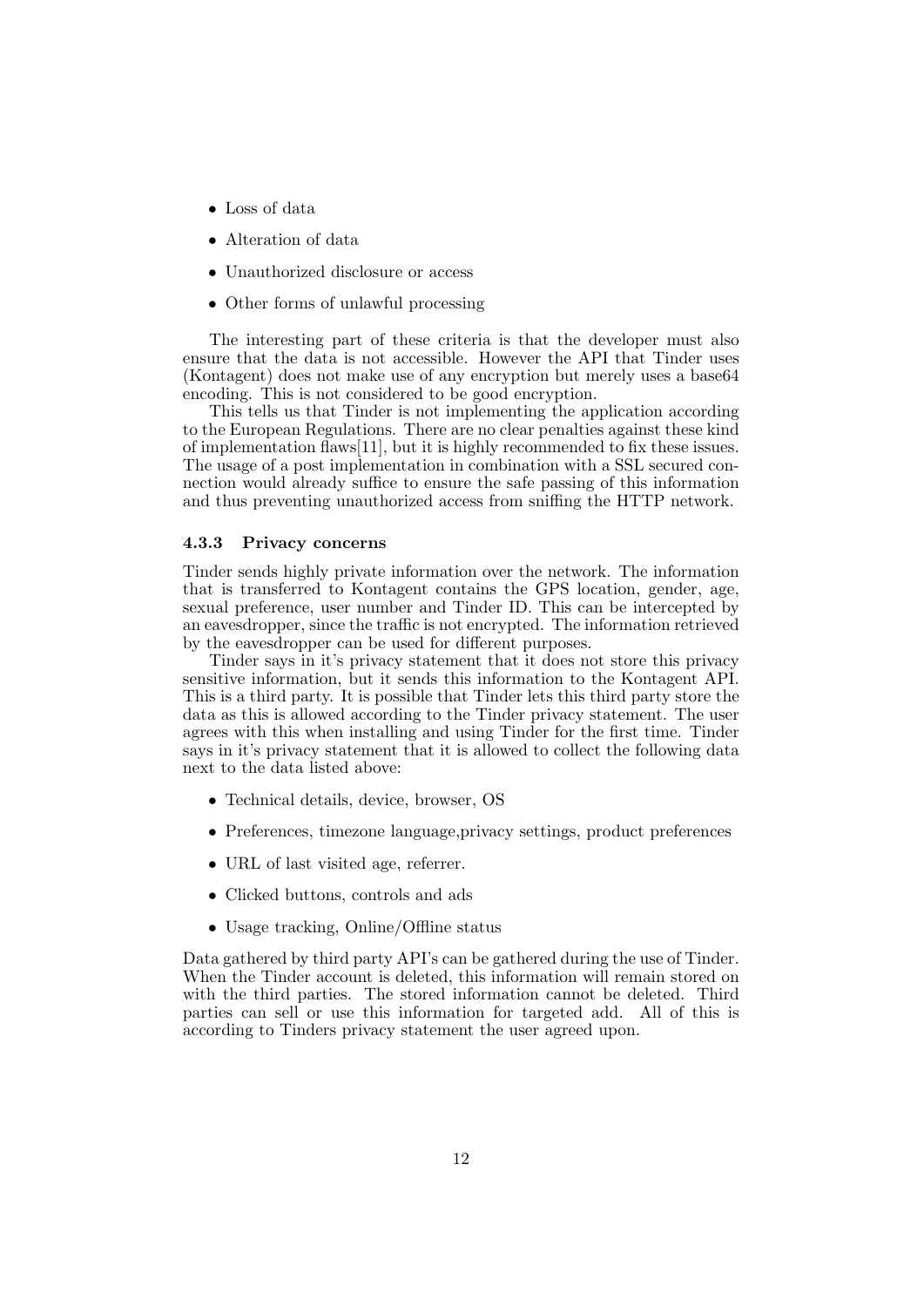# <span id="page-13-0"></span>5 Conclusion

We set out in our research to test whether the Tinder application is resistant to casual attack after recent publications have proven that it was not so in the past. As previously discussed many of the old holes have been sufficiently patched and are no longer exploitable.

Currently the Tinder API is not leaking any data and is properly using SSL. It is not possible to eavesdrop on a user's conversations without first obtaining an authentication token for either side of the conversation or installing a fake certificate on the user's device. However we still found some minor issues, including an analytics company being sent sensitive data over an insecure connection. We do believe Tinder to now be secure for everyday use as they use proper authentication and apply encryption for data sent to their API.

Our primary advice for Tinder would be to investigate whether the communication with Kontagent can be secured. Furthermore we would also like to point out some other points where Tinder could improve their platform and its security: They could pin certain certificates, implement encryption on their image resources and perhaps even try to harden or rate limit their API to deter the bots exploiting their application.

Lastly it would be prudent to stay up to date on recent developments. During the course of this research another developer has shown that there was a feature in the Tinder API which could be abused. Although this had no direct or lasting consequences it illustrates that application security is an ever changing field where companies must remain on the lookout for new attacks.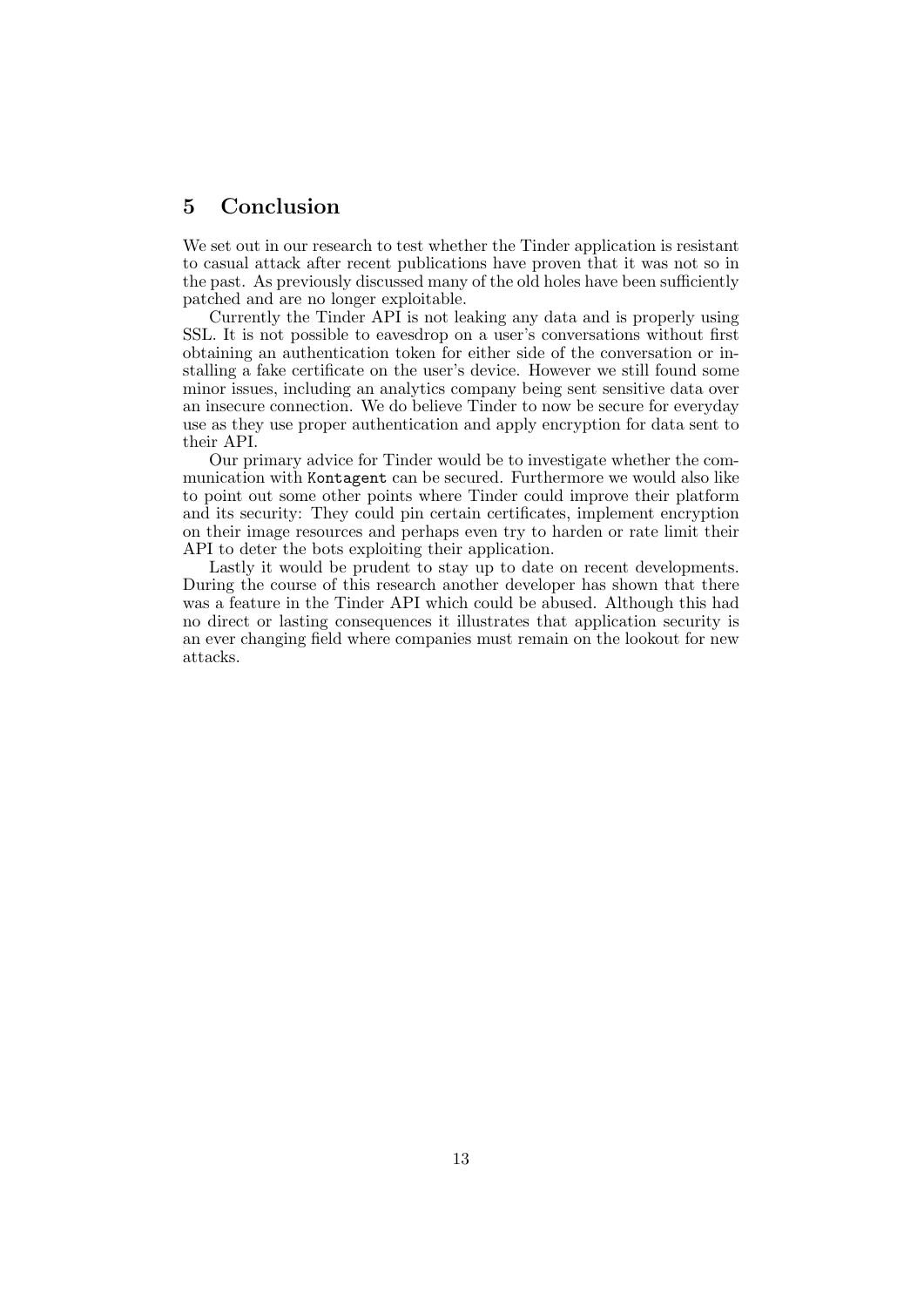# References

- <span id="page-14-0"></span>[1] W. Katz T. Fiebig. Grindr application security evaluation report. [https://www.os3.nl/\\_media/reports/grindr.pdf](https://www.os3.nl/_media/reports/grindr.pdf), 2013.
- <span id="page-14-1"></span>[2] Zachary M. Seward. Dating app tinder briefly exposed the physical location of its users. <http://qz.com/106731>.
- <span id="page-14-2"></span>[3] Shaked Klein Orbach. Tinder privacy issues. [http://www.shakedos.](http://www.shakedos.com/2013/Nov/23/tinder-privacy-issues.html) [com/2013/Nov/23/tinder-privacy-issues.html](http://www.shakedos.com/2013/Nov/23/tinder-privacy-issues.html).
- <span id="page-14-3"></span>[4] JD-GUI. A graphical decompiler of java bytecode to readable code. <http://jd.benow.ca>.
- <span id="page-14-4"></span>[5] Burp suite. An intercepting proxy, which lets you inspect and modify traffic between your browser and the target application. [http:](http://portswigger.net/burp/) [//portswigger.net/burp/](http://portswigger.net/burp/).
- <span id="page-14-5"></span>[6] Crittercism.com. Crittercism developers summary. [https://www.](https://www.crittercism.com/for-developers/) [crittercism.com/for-developers/](https://www.crittercism.com/for-developers/).
- <span id="page-14-6"></span>[7] Moxie Marlinspike. Your app shouldn't suffer ssl's problems. [http://www.thoughtcrime.org/blog/](http://www.thoughtcrime.org/blog/authenticity-is-broken-in-ssl-but-your-app-ha/) [authenticity-is-broken-in-ssl-but-your-app-ha/](http://www.thoughtcrime.org/blog/authenticity-is-broken-in-ssl-but-your-app-ha/).
- <span id="page-14-7"></span>[8] Symantec Employee Satnam Narang. Tinder: Spammers flirt with popular mobile dating app. [http://www.symantec.com/connect/blogs/](http://www.symantec.com/connect/blogs/tinder-spammers-flirt-popular-mobile-dating-app) [tinder-spammers-flirt-popular-mobile-dating-app](http://www.symantec.com/connect/blogs/tinder-spammers-flirt-popular-mobile-dating-app).
- <span id="page-14-8"></span>[9] Dutch government. Wet bescherming persoonsgegevens(dutch). [http://wetten.overheid.nl/BWBR0011468/geldigheidsdatum\\_](http://wetten.overheid.nl/BWBR0011468/geldigheidsdatum_21-12-2013#Hoofdstuk2) [21-12-2013#Hoofdstuk2](http://wetten.overheid.nl/BWBR0011468/geldigheidsdatum_21-12-2013#Hoofdstuk2).
- <span id="page-14-9"></span>[10] European Union. 95/46/ec on the protection of individuals with regard to the processing of personal data and on the free movement of such data. [http://eur-lex.europa.eu/LexUriServ/LexUriServ.](http://eur-lex.europa.eu/LexUriServ/LexUriServ.do?uri=CELEX:31995L0046:en:HTML) [do?uri=CELEX:31995L0046:en:HTML](http://eur-lex.europa.eu/LexUriServ/LexUriServ.do?uri=CELEX:31995L0046:en:HTML).
- <span id="page-14-10"></span>[11] Dave Shackleford. Regulations and standards: Where encryption applies. Sans, 2007. [https://www.sans.org/reading-room/](https://www.sans.org/reading-room/analysts-program/encryption-Nov07) [analysts-program/encryption-Nov07](https://www.sans.org/reading-room/analysts-program/encryption-Nov07).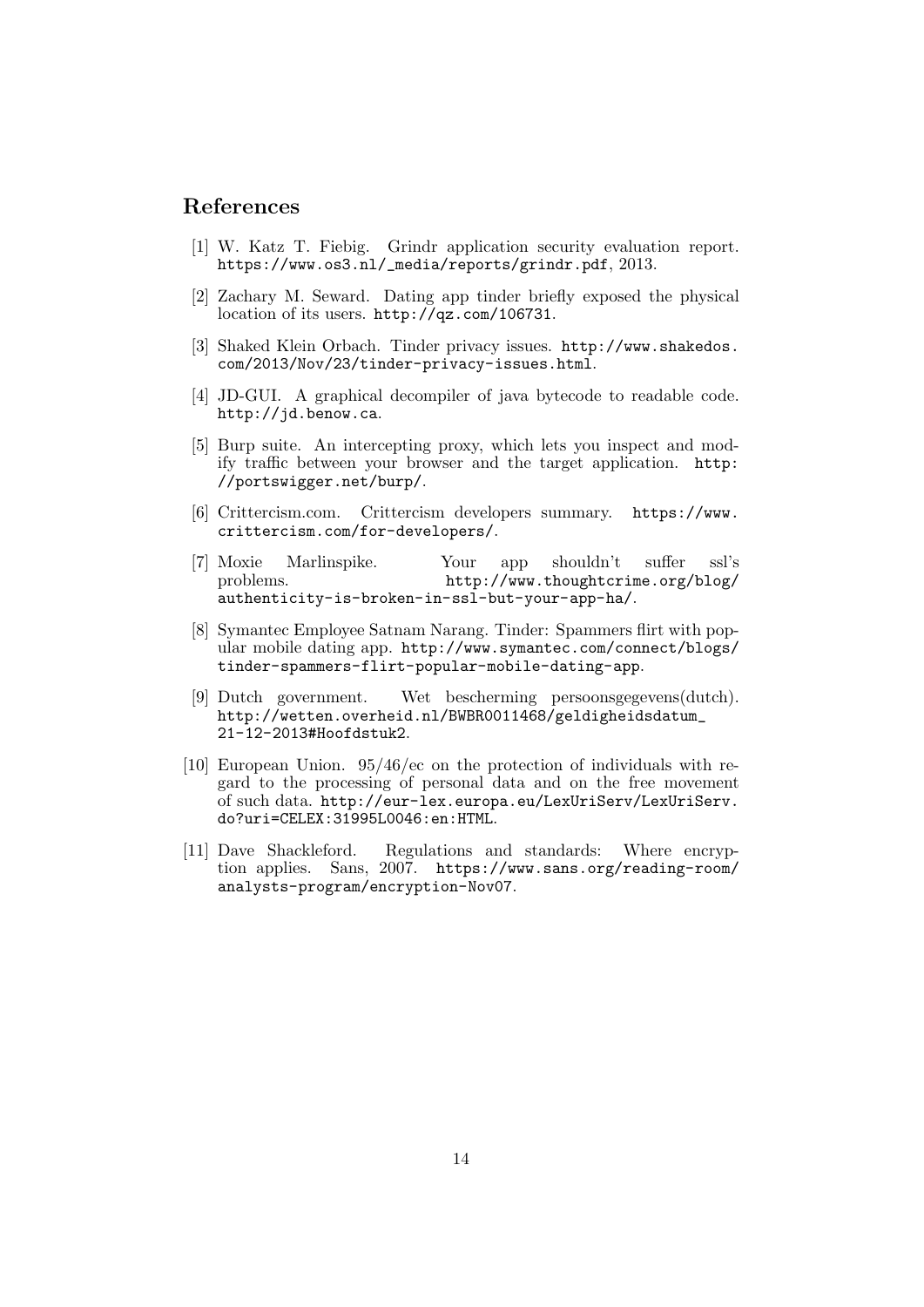# <span id="page-15-0"></span>A Scripts

## <span id="page-15-1"></span>A.1 Sending a Tinder message

We used the following template to send chat messages to existing matches, using information gathered by our test user.

#!/bin/sh

```
### Replace : With
### 888888888888888888888888 : Match ID
### 11111111-2222-3333-4444-55555555555555 : Currently valid token
### Tinder testbericht 4 : A message aproved by the tokens owner
curl -v "https://api.gotinder.com/user/matches/8888888888888888888888888889889"
-H "X-Auth-Token: 11111111-2222-3333-4444-555555555555" \
-A "Tinder Android Version 2.0.1" \
-H "Content-Type: application/json; charset=utf-8" \
-H "Accept-Encoding: gzip" \
-d '{"message":"Tinder testbericht"}'
```
## <span id="page-15-2"></span>A.2 Retrieving user history

We used the following template to request a history of the authorized user, using the date parameter to specify the period we were interested in.

#!/bin/sh

```
### Replace : With
### 11111111-2222-3333-4444-555555555555 : Currently valid token
### 2000-12-09T14:55:30.356Z : Earliest time the history includes
curl -v "https://api.gotinder.com/updates" \
-H "X-Auth-Token: 11111111-2222-3333-4444-555555555555" \
-A "Tinder Android Version 2.0.1" \
-H "Content-Type: application/json; charset=utf-8" \
-d '{"last_activity_date":"2000-12-09T14:55:30.356Z"}'
```
# <span id="page-15-3"></span>B Traces

## <span id="page-15-4"></span>B.1 Replay, chat message to friend

```
* Connected to api.gotinder.com (54.236.172.128) port 443 (#0)
```
\* SSL connection using DHE-RSA-AES256-SHA

```
* Server certificate:
```
- subject: OU=Domain Control Validated; CN=api.gotinder.com
- start date: 2013-07-17 01:34:03 GMT
- \* expire date: 2018-07-17 01:34:03 GMT
- \* subjectAltName: api.gotinder.com matched
- \* issuer: C=US; ST=Arizona; L=Scottsdale; O=GoDaddy.com, Inc.; OU=http://certific
- SSL certificate verify ok.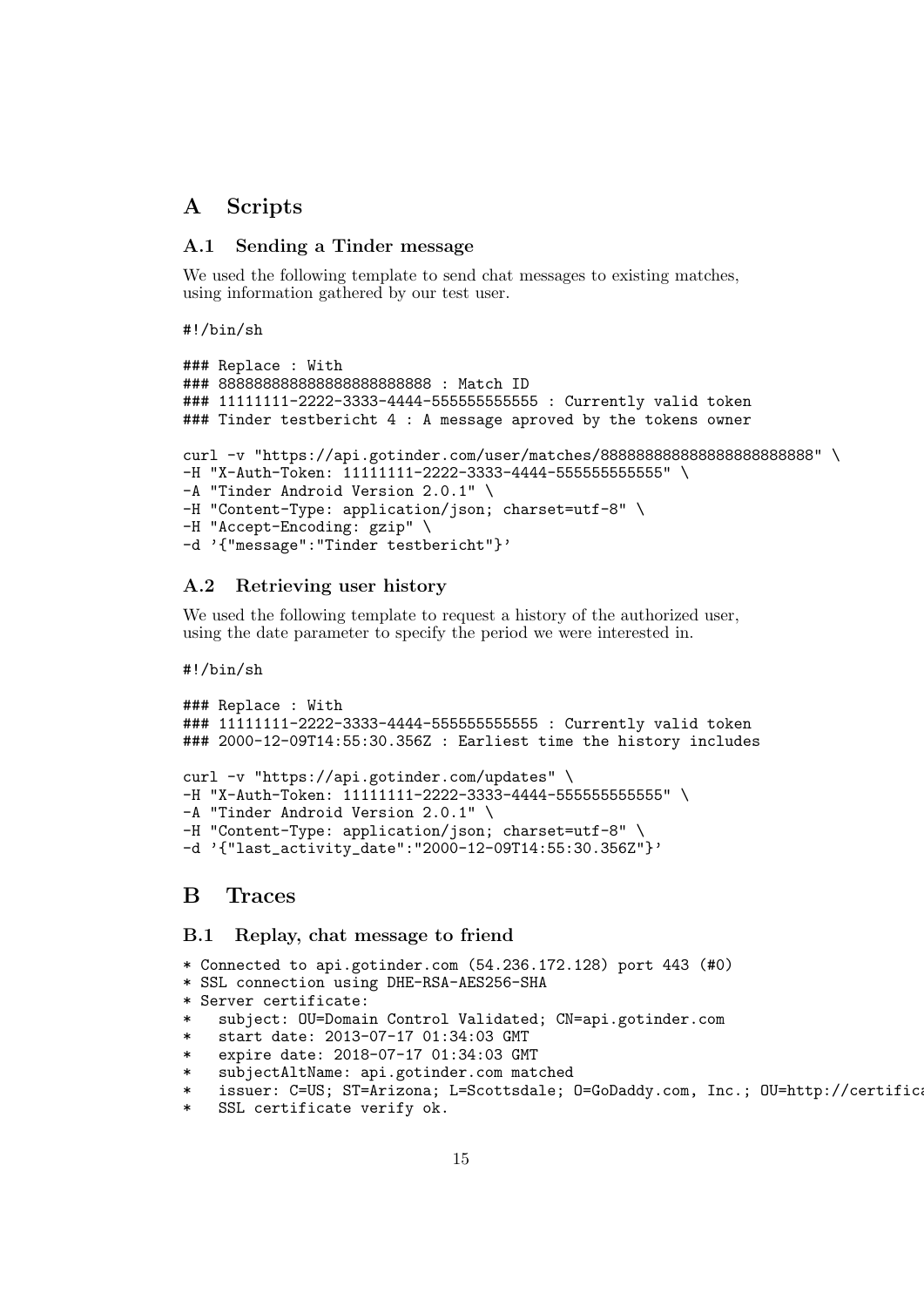```
> POST /user/matches/333333333333333333333333 HTTP/1.1
> User-Agent: Tinder Android Version 2.0.1
> Host: api.gotinder.com
> Accept: */*
> X-Auth-Token: 99999999-8888-7777-6666-555555555555
> Content-Type: application/json; charset=utf-8
> Accept-Encoding: gzip
> Content-Length: 34
* upload completely sent off: 34 out of 34 bytes
< HTTP/1.1 200 OK
< Content-Type: application/json; charset=utf-8
< Date: Mon, 09 Dec 2013 10:00:00 GMT
< Server: nginx/1.1.19
< X-Powered-By: Express
< Content-Length: 142
< Connection: keep-alive
{
  "created_date":"2013-12-09T10:00:00.000Z",
  "from":"aaaaaaaaaaaaaaaaaaaaaaaa",
  "to":"bbbbbbbbbbbbbbbbbbbbbbbb",
  "message":"Tinder testbericht 3"
}
```
## <span id="page-16-0"></span>B.2 Replay, chat message to stranger

```
* Connected to api.gotinder.com (107.21.49.214) port 443 (#0)
* SSL connection using DHE-RSA-AES256-SHA
* Server certificate:
    subject: OU=Domain Control Validated; CN=api.gotinder.com
* start date: 2013-07-17 01:34:03 GMT
   expire date: 2018-07-17 01:34:03 GMT
* subjectAltName: api.gotinder.com matched
    issuer: C=US; ST=Arizona; L=Scottsdale; O=GoDaddy.com, Inc.; OU=http://certific
   SSL certificate verify ok.
> POST /user/matches/111111111111111111111111 HTTP/1.1
> User-Agent: Tinder Android Version 2.0.1
> Host: api.gotinder.com
> Accept: */*
> X-Auth-Token: 11111111-2222-3333-4444-555555555555
> Content-Length: 55
> Content-Type: application/x-www-form-urlencoded
* upload completely sent off: 55 out of 55 bytes
< HTTP/1.1 401 Unauthorized
< Content-Type: application/json; charset=utf-8
< Date: Mon, 09 Dec 2013 14:00:00 GMT
< Server: nginx/1.1.19
```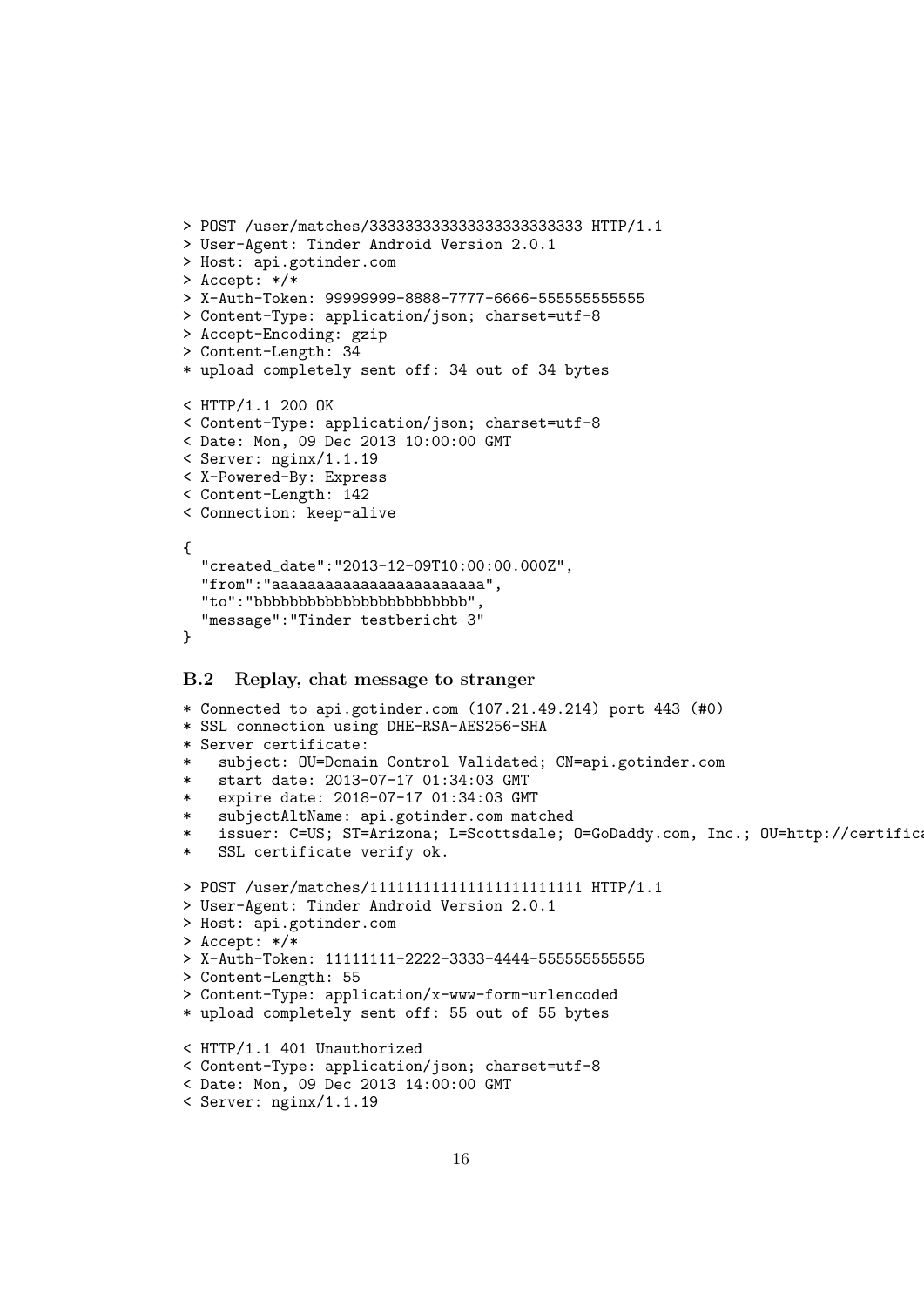```
< X-Powered-By: Express
< Content-Length: 93
< Connection: keep-alive
{
  "status":"401",
  "error":"X-Auth-Token, match id, and message are required to send a message"
}
```